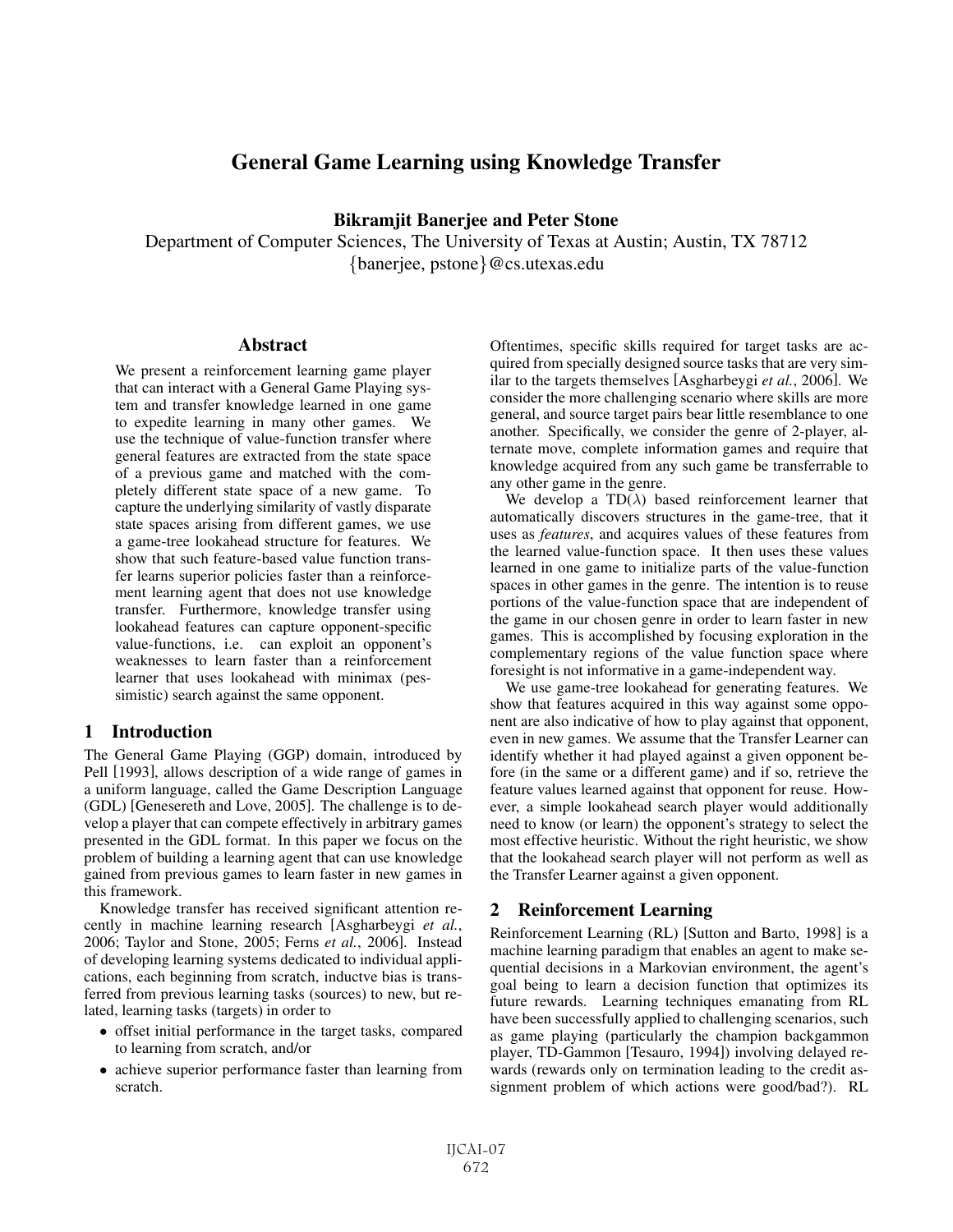problems are usually modeled as *Markov Decision Processes* or MDPs [Sutton and Barto, 1998]. An MDP is given by the tuple  $\{S, A, R, T\}$ , where S is the set of environmental states that an agent can be in at any given time, A is the set of actions it can choose from at any state,  $R : S \times A \mapsto \Re$  is the reward function i.e.  $R(s, a)$  specifies the reward from the reward function, i.e.,  $R(s, a)$  specifies the reward from the environment that the agent gets for executing action  $a \in A$ in state  $s \in S$ ;  $T : S \times A \times S \mapsto [0,1]$  is the state tran-<br>sition probability function specifying the probability of the sition probability function specifying the probability of the next state in the Markov chain consequential to the agent's selection of an action in a state. The agent's goal is to learn a policy (action decision function)  $\pi : S \mapsto A$  that maximizes the sum of discounted future rewards from any state s the sum of discounted future rewards from any state s,

$$
V^{\pi}(s) = E_T[R(s, \pi(s)) + \gamma R(s', \pi(s')) + \gamma^2 R(s'', \pi(s'')) + \ldots]
$$

where  $s, s', s'', \ldots$  are samplings from the distribution  $T$  following the Markov chain with policy  $\pi$ .

A common method for learning the value-function, V as defined above, through online interactions with the environment, is to learn an action-value function  $Q$  given by

$$
Q(s, a) = R(s, a) + \max_{\pi} \gamma \sum_{s'} T(s, a, s') V^{\pi}(s')
$$
 (1)

Q can be learned by online dynamic programming using the following update rule

$$
Q(s, a) \leftarrow Q(s, a) + \alpha [r_{sa} + \max_b \gamma Q(s', b) - Q(s, a)]
$$

while playing action  $a = \arg \max_b Q(s, b)$  in any state s, where  $\alpha \in (0,1]$  is the learning rate,  $r_{sa}$  is the actual environmental reward and  $s' \sim T(s, a, \cdot)$  is the actual next state<br>resulting from the agent's choice of action a in state s. The resulting from the agent's choice of action  $a$  in state  $s$ . The Q-values are guaranteed to converge to those in Equation 1, in the limit of infinite exploration of each  $(s, a)$ , ensured by a suitable exploration scheme [Sutton and Barto, 1998].

## 2.1 RL in GGP

In a General Game Playing system, the game manager acts as the environment, and a learner needs to interact with it in almost the same way as in an MDP as outlined above. Important differences are (1) the game manager returns rewards only at the end of a game (100 for a win, 50 for a draw, and 0 for a loss) with no intermediate rewards, (2) the agent's action is followed by the opponent's action which decides the next state that the agent faces. If the opponent chooses its action following a stationary (but not necessarily deterministic) policy, then the learner faces a stationary MDP as defined before. If, however, the opponent is adaptive, then the distribution  $T$  is effectively non-stationary and the above technique for value function learning is no longer guaranteed to converge. In this paper, we focus on stationary (non-adaptive) opponents.

Let  $\sigma \equiv (s, a) \in \Sigma$  be the state resulting from the learner's execution of action  $\alpha$  in state  $\beta$ ; this is actually the state that its opponent faces for decision making. The state  $\sigma$ , also called an *afterstate*, can be reached from many different states of the learner as a result of different actions. So usually  $|\Sigma|$  <  $|S \times A|$ , and it is popular for game playing systems to learn values of afterstates, instead of state-actions. Accordingly, we learn  $Q(\sigma)$ .

## 2.2 The GGP Learner

We have developed a complete GGP learner that caters to the GGP protocol [GGP, ; Genesereth and Love, 2005]. The protocol defines a match as one instance of a game played from the start state to a terminal state, between two players that connect to the game manager (henceforth just the manager) over a network connection. Each match starts with both players receiving a GDL file specifying the description of the game they are going to play and their respective roles in the game <sup>1</sup> The game manager then waits for a predefined amount of time (*Startclock*) when the players are allowed to analyze the game. It is possible that both players signal that they are ready before the end of this (Startclock) phase, in which case the manager terminates this phase and proceeds with the next.

In the next phase the manager asks the first mover for its move, and waits for another while (*Playclock*). If the move is not submitted by this time, the manager selects a move at random on behalf of that player and moves to the next player, and this continues. If a move is submitted before the end of a Playclock, the manager moves to the next player early. When the manager senses a terminal state, it returns the appropriate rewards to the players, and terminates the match. In this paper we consider games where every player unambiguously knows the current state.

To measure learning performance, our learner plays a series of matches of the same game against a given opponent, and notes the cumulative average of rewards that it gets from the manager. Since the computations for transfer learning are often expensive, we perform these and the Q-updates for all states visited in the course of a match, during the Startclock of the next match. We keep the sequence of afterstates,  $\sigma_1, \sigma_2, \ldots, \sigma_k$  ( $\sigma_k$  being terminal), in memory and use the fast TD( $\lambda$ ) [Sutton and Barto, 1998] update

$$
\Delta Q(\sigma_p) = \alpha \lambda^{t-p} [r_{t+1} + \gamma Q(\sigma_{t+1}) - Q(\sigma_t)] \tag{2}
$$

at any time  $t = 1, \ldots, k$ , for  $p = 1, \ldots, t$  and  $\lambda \in (0, 1]$ , where only  $r_{k+1}$  is potentially non-zero, with  $Q(\sigma_{k+1}) = 0$ .<br>Such batch undate of *O*-values is effectively no different from Such batch update of Q-values is effectively no different from online updates since a player cannot face the same afterstate more than once in a match, unless the game allows *noop* as a move. By relegating the bulk of our computation to the Startclock period, our transfer learner makes rapid moves (involving simple Q-value lookup) which is useful in large games (such as chess derivatrives) where move-time can otherwise exceed the Playclock some times.

## 3 Features in Value Space

In RL, a *feature* usually means a property of some states in S. For instance, the GPS location is a feature for a mobile robot. If a set of features can be found such that the union of their joint values partitions  $S$ , then each state can be described uniquely in terms of those features. In this work we use game-specific features (or simply the state space,  $S$ ) in order to enable detailed learning within each game, but for the

<sup>&</sup>lt;sup>1</sup>In general, the game may not be one that the agent has ever seen before. In this paper, we consider smaller variants of four popular games, Tic-tac-toe, Othello, Connect-4 and Go, but that's mainly for ease of experimentation and presentation.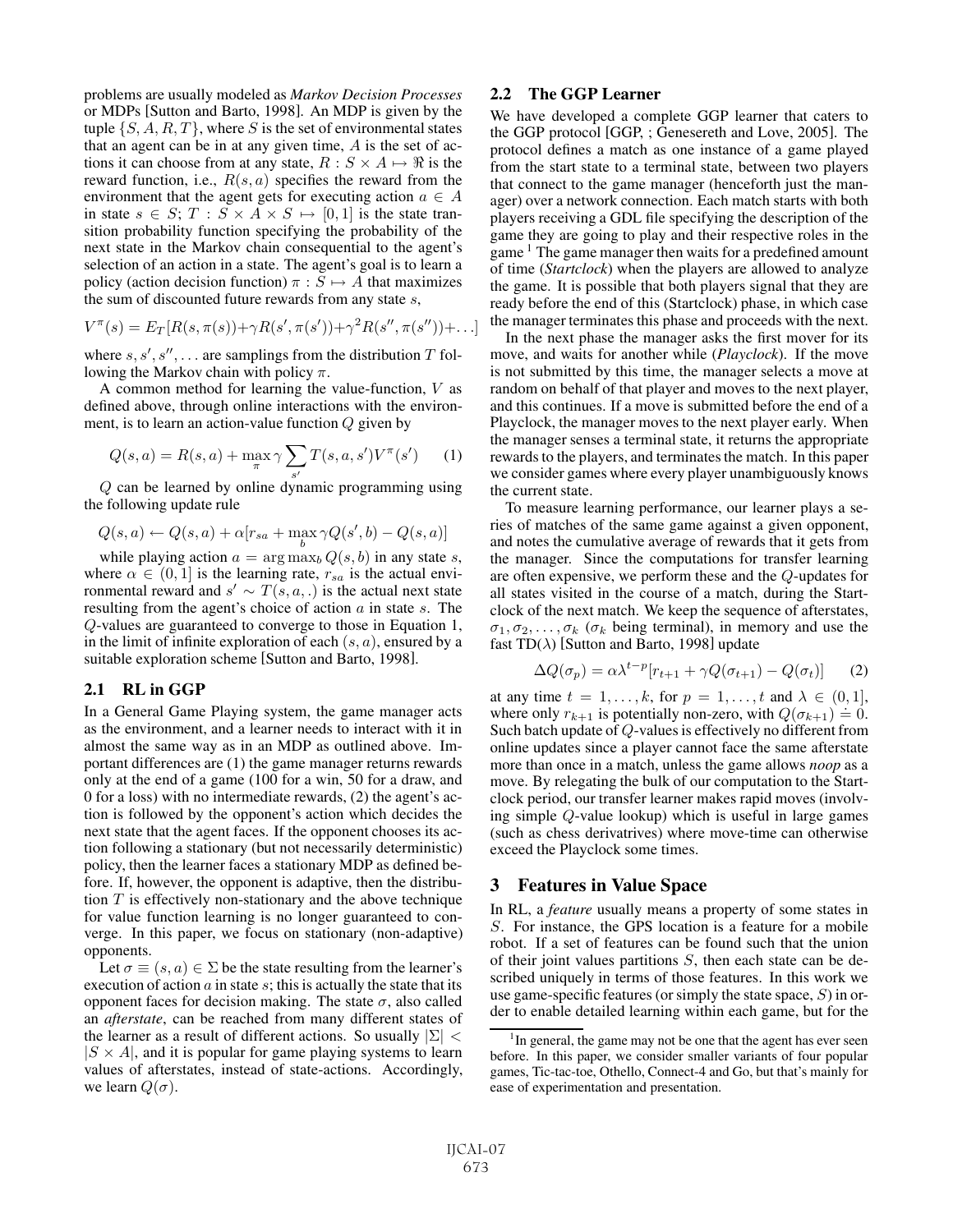purpose of transfer, we constrain the system to identify gameindependent features (the feature space) that are nonetheless correlated with the value function. These features describe the transition structure under an afterstate in the game-tree, up to a certain depth, in a *game-independent way*. For our purpose, a feature is a game tree template such that if the lookahead from a state matches the template, that feature is said to be active in that state. A feature is generated/matched by starting at the afterstate generated by one move of the learner from its current position (opponent's state shown as a red square at the root of each subtree in Figure 1) and expanding the game tree fully for up to two further moves (one move of the opponent, followed by one move of itself). The learner then classifies each node in this subtree as *win*, *loss*, *draw* or *non-terminal*. Both the tree expansion and the determination of these node classes is enabled by a game simulator (using a Prolog based theorem prover) that the learner generates from the given game description. Once all nodes in the subtree are classified, siblings of the same class in the lowermost level are coalesced. After this step, all siblings in the next higher level (i.e. the mid level in Figure 1) that have the same subtree structure under them are coalesced. The resulting structure is a feature that does not incorporate any game-specific information, such as the number of moves available to any player in any state, or the semantics of a state. Figure 1 illustrates this process. Extending this scheme to arbitrary number of lookahead levels is straightforward.



Figure 1: Illustration of an actual subtree (top) rooted at a given afterstate, matching/generating a feature (bottom). Circular (green) nodes represent the learner's states, solid (red) square) nodes are the opponent's states (or learner's afterstates). Empty squares stand for a win for the learner.

Figure 2 shows the 12 features discovered by our Transfer Learner in the Tic-tac-toe game. Note that although the features are all distinct, the associated semantics can often be overlapping; for instance, Figure 2  $(j)$ , $(k)$  and  $(l)$  are really variants of the concept "fork opponent", since the learner's move results in a state for the opponent where no matter what move it makes, the learner can win in its next move. The Transfer Learner also needs to check if the starting afterstate



Figure 2: The 12 features discovered by the learner in Tictac-toe game. Empty circle/square are terminal states, with square (circle) meaning a win (loss) for the learner. A crossed square is a draw. To be considered a feature there must be at least one terminal node at some level.

is a terminal and consequently, can identify winning moves 1-step ahead.

Once the training runs are complete in the source game (in our case Tic-tac-toe), we extract feature information from the acquired value-function space. This involves matching each afterstate from the subset of  $\Sigma$  that was actually visited during source learning, against each of these discovered features using the simulator for lookahead. If an afterstate  $\sigma$  matches a feature, we note the value  $Q(\sigma)$  against that feature. The value of a feature  $F_i$  is then calculated as a weighted average  $val(F_i) = avg_w\{Q(\sigma)|\sigma \text{ matches } F_i\}, \text{ where } w \text{ is the }$ weight associated with a  $\sigma$ , specifying the number of times  $\sigma$  was visited during the source game experience. Thus, the abstract features in game-tree space are associated with their values in the source task under the assumption that they will have similar values in the target task.

After the feature values have been computed, we use them to initialize  $Q(\sigma)$  in the target game for each  $\sigma$  that matches  $F_i$ , i.e.,  $Q_{init}(\sigma) = val(F_i)s.t. \sigma$  matches  $F_i$ , once for each new  $\sigma$  encountered in the target game. During the Startclock of a match, we look at the afterstates visited during the preceding match. If an afterstate has not been visited in any previous match, it is matched against our set of features discovered in the source game, and initialized as above. If there is no match, we initialize to the default value <sup>2</sup>. Next the  $TD(\lambda)$ updates are done according to Equation 2.

The idea behind this transfer mechanism is to save the cost of a few value-backup steps near terminal states (i.e., when the states gain predictive potential) and thus guide exploration to focus more in the regions where foresight is not usually available. In this way, our transfer learner behaves more like human learners.

#### Characteristics of Feature Transfer

The features do not depend on the exact game, as long as it is within the genre of chosen games. Specifically, the size of the board, the number of available actions at each level, the semantics of states or actions, and win/loss criteria have been effectively abstracted away by exploiting the GDL. Consider the diverse natures of games in these aspects: in Tic-

<sup>&</sup>lt;sup>2</sup>The default initialization value  $\delta$  is the average of the win and loss rewards, in this case 50.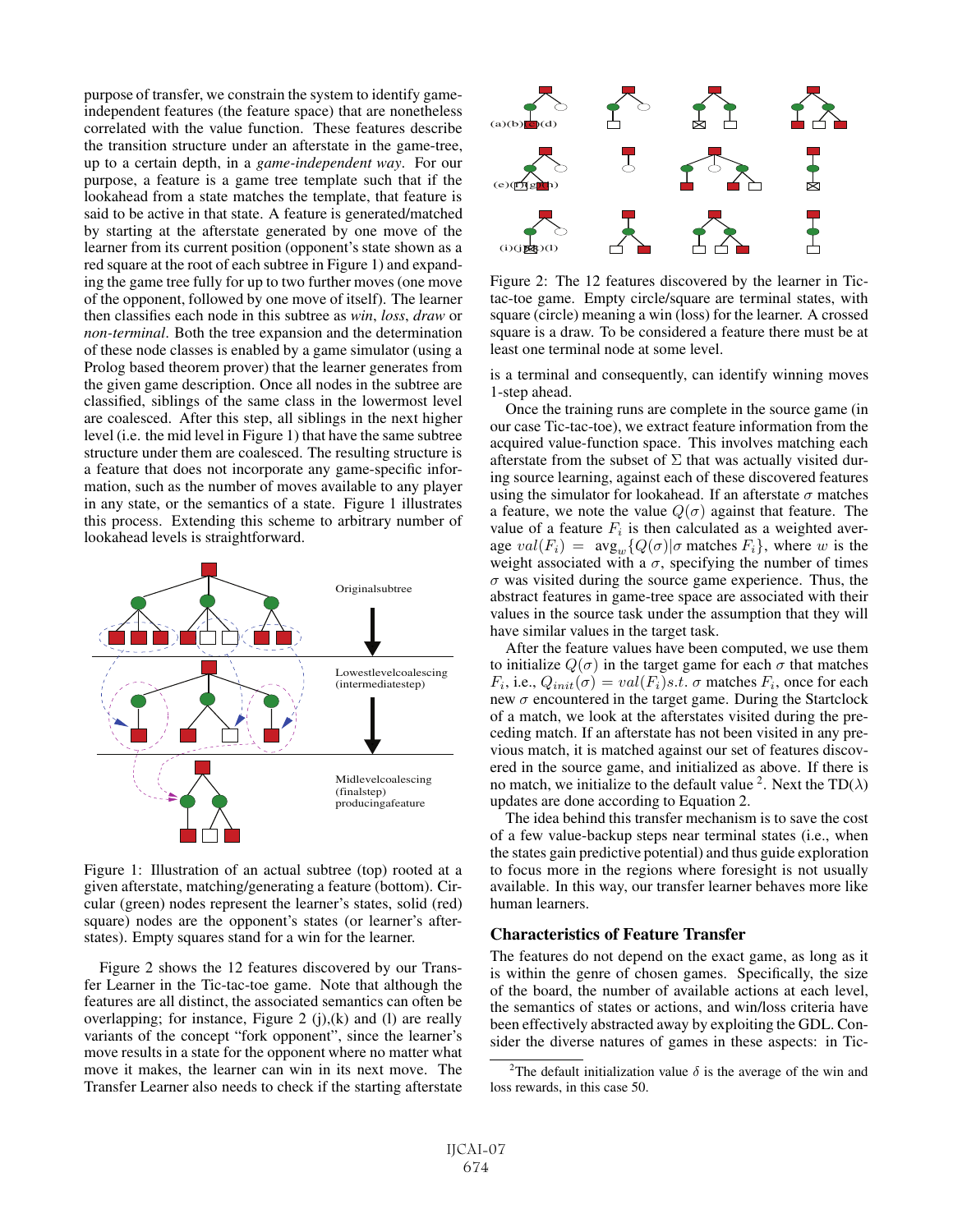tac-toe the number of available moves steadily diminishes, in Connect-4 it diminishes at intervals, while in Othello it may actually increase. The winning criteria are widely varying in these games; they are similar in Tic-tac-toe and Connect-4 but completely different in Go or Othello. A key motivation behind this research is to develop simple techniques that can transfer knowledge effectively from one game to a markedly different game which is why we have focused on such a high level of abstraction.

The distinct leaf-types used in the features (Figure 2) depend on the possible outcomes of the games from which they are acquired. In this paper, we have assumed all games have 3 possible outcomes, viz., win, loss or draw, identified by distinct rewards 100, 50 and 0 respectively. If some game offers a different set of rewards (e.g.,  $\{-10, 0, 10, 20, 50\}$ ) the Transfer Learner can create a distinct leaf-type for each of these outcomes to acquire features from this game. But if it is to apply features from previous games to this game, then it needs to be provided with some equivalence relation that maps these rewards to previous reward sets, e.g., that -10 and 0 in this game corresponds to 0 in the previous games, and so on.

It is worthwhile to note that in several games such as Tictac-toe and Connect-4, a terminal move by any player can cause its win or a draw, but never a loss for that player. However, in other games such as Go or Othello, a player's move can cause its immediate defeat. The features discovered from Tic-tac-toe naturally cannot capture this aspect; as Figure 2 shows, there are no "win" nodes in the mid-level, or "loss" nodes in the lowest level. Our Transfer Learner can treat any of these games as source, and consequently it can capture a variety of possible types of features. In fact it can treat every game as both the application domain for previously acquired features, and at the end, as a source for new features to carry forward to future games. In this paper, however, we focus on specific source-target pairs, and learn against specific opponents to study the effects of transfer in controlled experiments.

One concern when using complex feature spaces for transfer is that the time overhead for computing transfer knowledge should not overwhelm the learning time. By having a small number of features and limiting the depth of lookahead, we are ensuring a low computational complexity for transfer knowledge. Moreover, since a single source game serves many target games, the time spent in acquiring the features is amortized, so we do not consider this as an added complexity to target learning. The limited lookahead depth also serves to keep the features somewhat indicative of the outcome of the subsequent moves. Note however, this indication is not always unambiguous, e.g., the outcome of Figure 2(g) cannot be specified without knowing the opponent's disposition. This ambiguity justifies transfer learning; if merely looking ahead would give a concrete idea of the ultimate outcome of playing  $\alpha$  in state  $s$  irrespective of the opponent's style of play, then we could well have initialized the corresponding Q-value in the target game to the known value of that outcome, perhaps by minimax search. In the experiments, we actually show the transfer learner learning faster than RL with minimax-lookahead, against some opponents.

## 4 Experimental Results

In this section, we report empirical results that isolate the impact of our general game-tree-feature-based transfer scheme in a variety of games. We will consider our method to be a success if it can lead to quicker and/or better asymptotic learning in the new games when compared to learning the new games from scratch.

We extracted the feature values from the Tic-tac-toe game, the source, and tested the Transfer Learner on 3 different target games: Connect3, CaptureGo and Othello. Connect-3 is a variant of Connect-4 where the board size is  $5 \times 5$  and the goal is to make a line of 3 instead of 4 pieces. CaptureGo is a variant of Go (or GoMoku) where the board size is  $3 \times 3$  and a match terminates if a player captures an opponent's piece following the usual rules of Go. If no player has a move but there has been no capture yet, then the player with larger territory wins, just as in the regular version of Go. Othello follows the same rules as the regular game but is played on a smaller board of size  $4 \times 4$ .

For all games, we compared the learning speeds of a *baseline* learner to our Transfer Learner using feature knowledge acquired from Tic-tac-toe. The baseline learner uses afterstate TD-learning as in Equation 2 with a value function initialized uniformly to the default value. For comparison purposes and to isolate the effect of knowledge transfer from lookahead search, we also compare with a lookahead learner that uses the same depth of lookahead as the Transfer Learner, with minimax search to estimate the value of a new afterstate. In this search, non-terminal states at the leaf level are evaluated to the default value, while terminals at any level are evaluated to their actual values. The value estimate for an afterstate, thus reached, is used to initialize its Q-value for TD-learning using the same method as the other 2 learners (i.e., Equation 2).

We use three different types of opponents against which our 3 learners are made to compete in the GGP framework. These are

- $\epsilon$ -greedy This opponent uses a small fixed probability,  $\epsilon$  for exploration, and otherwise uses the following policy. It looks ahead one full turn and seeks terminal nodes. It takes winning moves, avoids losing moves, but otherwise plays randomly. This is similar to a shortsighted novice player.
- Random This opponent picks actions using a uniform probability distribution over the set of available actions at any turn.
- Weak This opponent is the opposite of an  $\epsilon$ -greedy player. It explores in the same manner, but picks worst moves at decisive turns. In effect, this opponent plays randomly most of the time, but in the vicinity of a terminal state, it makes particularly poor decisions.

The purpose of considering a weak opponent is to study how fast the different learners can learn to exploit certain weaknesses in an opponent. Table 1 shows the feature values for the 12 features of Figure 2, computed by the Transfer Learner in the Tic-tac-toe game when competing against each of these 3 types of opponents. Note that the minimaxlookahead learner would initialize the afterstates that would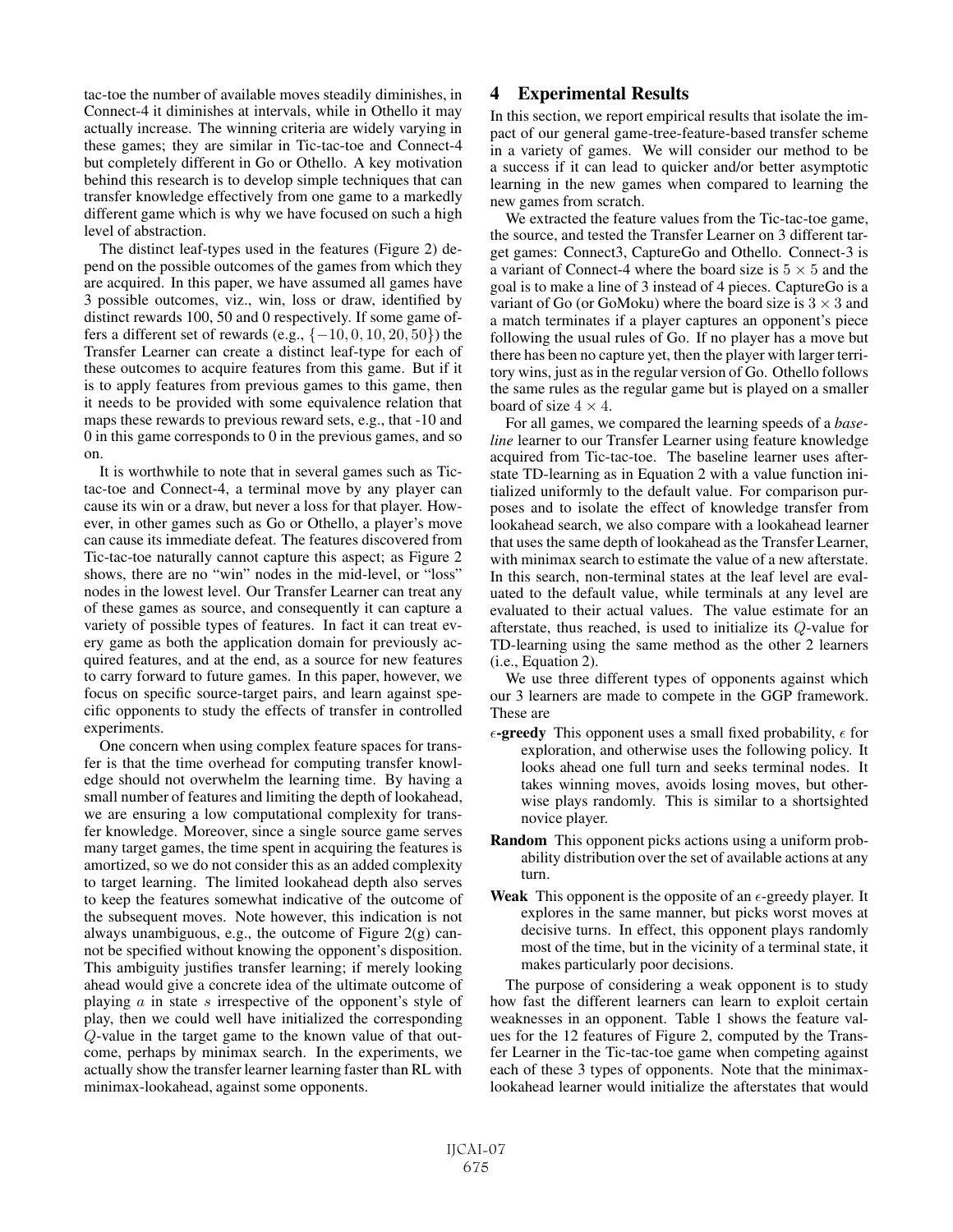| Feature ID        |                    |        |       |
|-------------------|--------------------|--------|-------|
| from Figure 2     | $\epsilon$ -greedy | Random | Weak  |
| (a)               | 41.08              | 46.31  | 51.62 |
| (b)               | 43.75              | 48.81  | 57.55 |
| (c)               | 54.36              | 53.75  | 54.63 |
| (d)               | 61.5               | 60.11  | 59.63 |
| (e)               | 43.03              | 50.41  | 59.62 |
| (f)               | 38                 | 43.5   | 40.77 |
| (g)               | 40.18              | 49.43  | 58.16 |
| (h)               | 50                 | 50     | 50    |
| (i)               | 44.64              | 42.98  | 48.93 |
| (i)               | 57.13              | 58.9   | 57.48 |
| $\left( k\right)$ | 58.42              | 54.84  | 58.28 |
| (1)               | 63.36              | 54.26  | 57.45 |

Table 1: Values of the features (from Figure 2) acquired in Tic-tac-toe game against various opponents.

have matched these features to the values of 0, 50 or 100. In other words the initializations of the minimax-lookahead learner are more accurate (since these are the true values for those states) than the Transfer Learner, assuming the opponent is perfectly rational. For all experiments, the learners' parameter values were  $\alpha = 0.3$ ,  $\gamma = 1.0$  (since the task is episodic),  $\lambda = 0.7$ , and a fixed exploration probability of  $\epsilon = 0.01.$ 



Figure 3: Learning curves for transfer learner, baseline learner, and RL with lookahead only, in  $5 \times 5$  Connect3, all against  $\epsilon$ -greedy opponent

Figures 3, 4 and 5 show the learning curves for the 3 learners against the  $\epsilon$ -greedy opponent. The Transfer Learner uses the feature values learned against this player in Tic-tac-toe (Table 1). The cumulative average reward from last 2700 of 3000 matches are averaged over 10 runs and plotted against the number of matches in these figures. Although the Transfer Learner outperforms the baseline learner, we see that the lookahead learner is the ultimate winner since its assumption of a rational opponent is realized in this case, and it uses superior initializations compared to the Transfer Learner. Also since all the learners use fast TD methods and afterstate learning, their learning rates are high, typically crossing 95% performance level in less than 100 matches. Another thing to note from Figure 4 is that 3000 matches is insufficient for the



Figure 4: Learning curves for transfer learner, baseline learner, and RL with lookahead only, in  $4 \times 4$  Othello, all against  $\epsilon$ -greedy opponent



Figure 5: Learning curves for transfer learner, baseline learner, and RL with lookahead only, in  $3 \times 3$  CaptureGo, all against  $\epsilon$ -greedy opponent

learners to converge in the Othello game since the terminal states in this game are not as shallow as in the other games.

In order to verify the learning rates against a weak or a random opponent, we pitted the Transfer Learner and the lookahead learner against each of these opponents, in the Othello game. This game is challenging to both learners because of the depth of the terminal states. The Transfer Learner used the feature values learned against each opponent for the matches against that opponent. The learning curves are shown in Figures 6 and 7. Since the opponents are quite unlike what the minimax-lookahead learner assumes, its learning rate is poorer than the Transfer Learner. The Transfer Learner not only learns the values of features, but also learns them in the *context of an opponent*, and can reuse them whenever it is pitted against that opponent in the future. Note that the lookahead learner could have used a *maxmax* heuristic instead of minimax to learn much faster against the weak opponent, and similarly an *avgmax* heuristic against the random opponent. Because of the random policy of this opponent, the learners typically have to deal with enormous sizes of afterstate space and hence learn much slower (Figure 7) than against other opponents in the previous experiments.

These experiments demonstrate that knowledge transfer would be a beneficial addition to a baseline learner, but that if